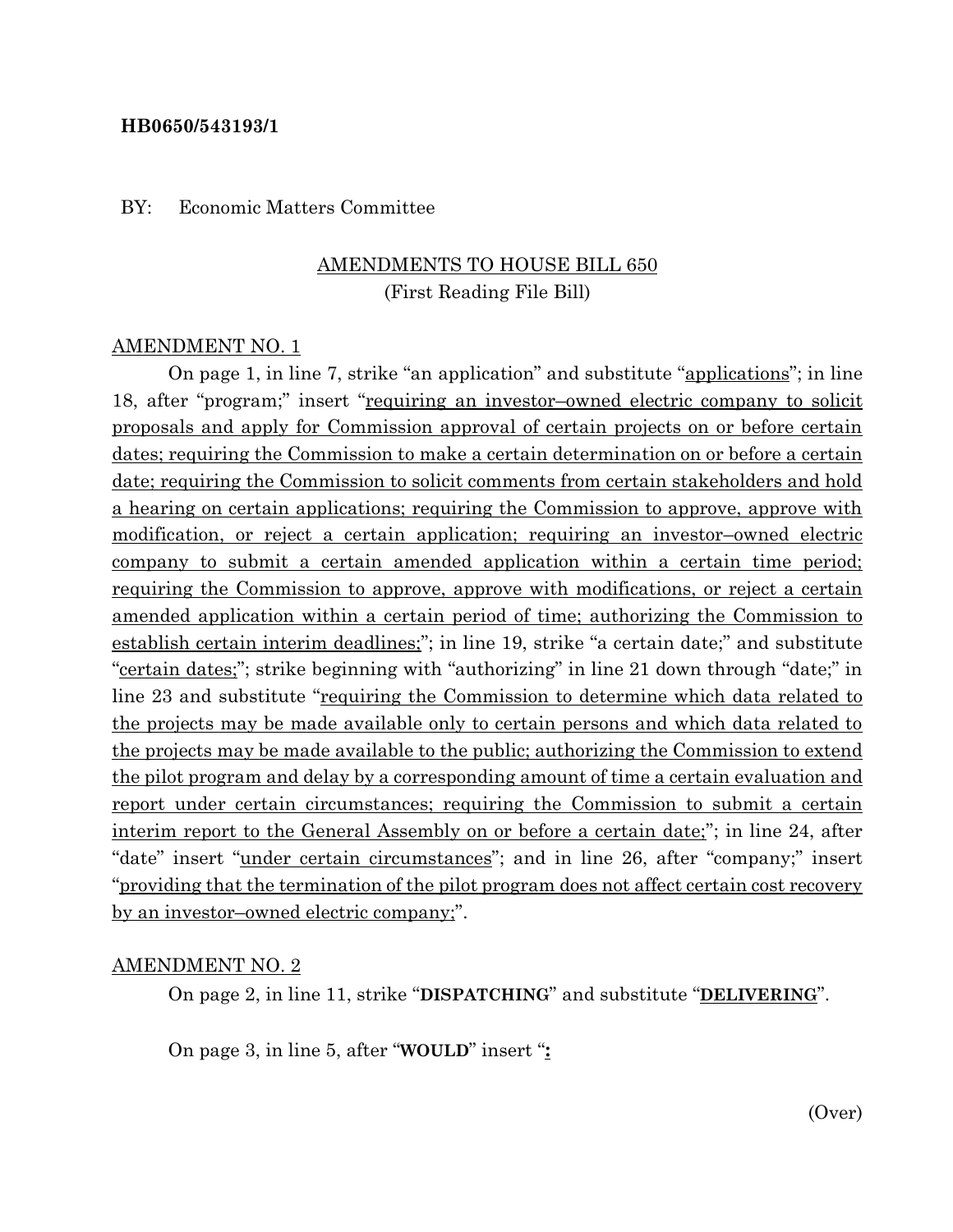### **HB0650/543193/1 Economic Matters Committee Amendments to HB 650 Page 2 of 6**

### $($ **I** $)$ ";

after line 6, insert:

# "**(II) ALLOW THE THIRD PARTY TO OPERATE THE PROJECT IN WHOLESALE MARKETS OR OTHER APPLICATIONS WHEN THE PROJECT IS NOT PROVIDING GRID SERVICES; AND**";

in lines 14 and 15, strike "**AN APPLICATION**" and substitute "**APPLICATIONS**"; in line 17, after "**SECTION**" insert "**, ONE OF WHICH MUST BE FROM A MODEL DESCRIBED IN SUBSECTION (C)(3) OR (4) OF THIS SECTION**"; and in lines 29 and 30, strike "**OR OTHERWISE OFFERS NET SOCIETAL BENEFITS**".

On page 4, in line 1, strike "**EACH**" and substitute "**THE**"; in line 11, strike "**AND**"; and in line 14, after "**BENEFITS;**" insert "**AND**

# **(VI) THE ESTIMATED IMPACT OF EACH PROJECT ON THE INVESTOR–OWNED ELECTRIC COMPANY'S RATES FOR EACH CLASS OF CUSTOMER;**".

On page 5, in lines 24 and 25, strike "**FEBRUARY 28, 2020**" and substitute "**JUNE 1, 2019**"; in line 26, after "**(2)**" insert "**(I)**"; in lines 26 and 27, strike "**FEBRUARY 28, 2021: (I)**" and substitute "**APRIL 15, 2020,**"; in line 28, strike the semicolon and substitute "**FOR THE FIRST ENERGY STORAGE PROJECT REQUIRED UNDER SUBSECTION (D)(1) OF THIS SECTION.**

**(II) ON OR BEFORE SEPTEMBER 15, 2020, EACH INVESTOR– OWNED ELECTRIC COMPANY SHALL SOLICIT PROPOSALS AND APPLY FOR**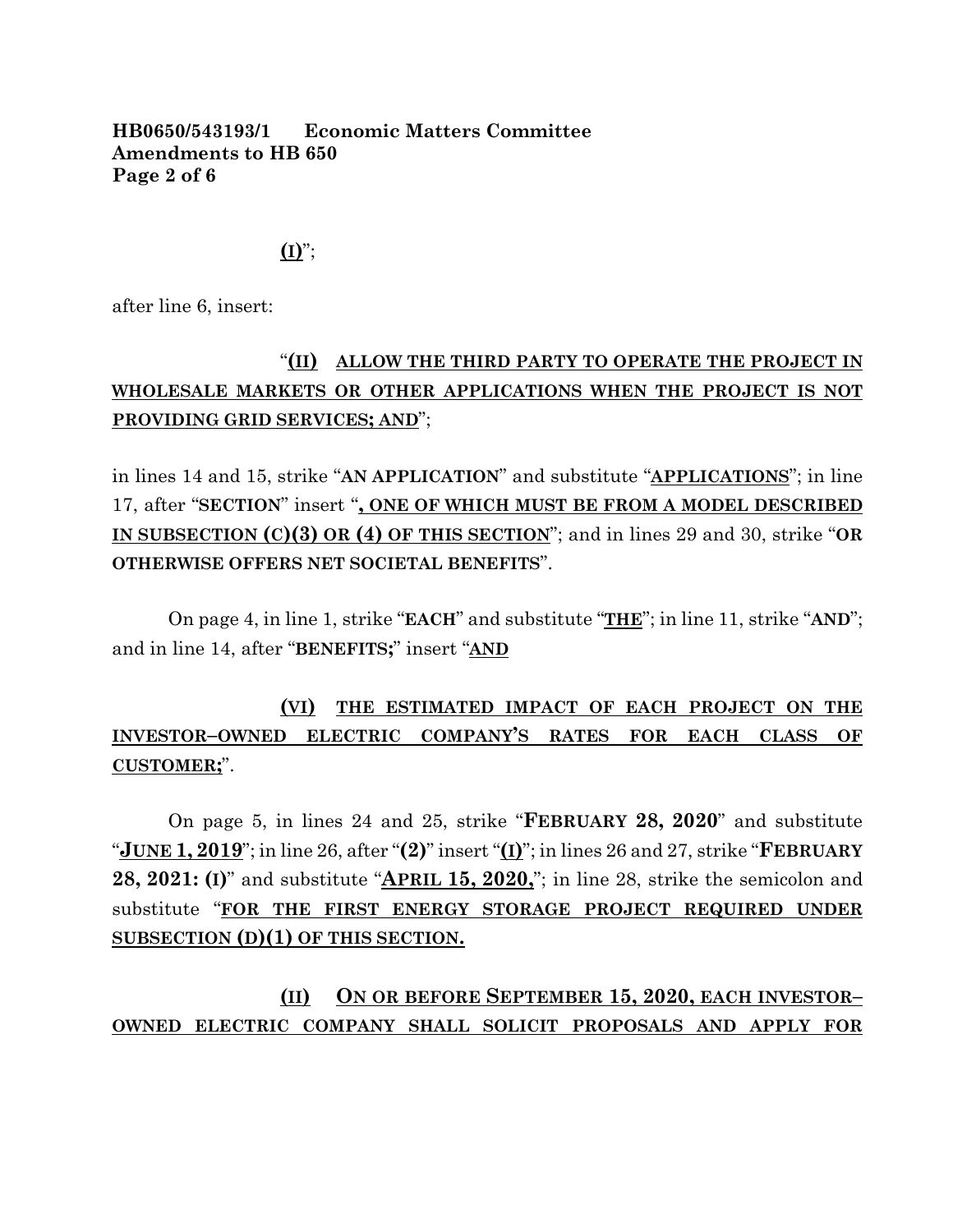### **HB0650/543193/1 Economic Matters Committee Amendments to HB 650 Page 3 of 6**

## **COMMISSION APPROVAL FOR THE SECOND ENERGY STORAGE PROJECT REQUIRED UNDER SUBSECTION (D)(1) OF THIS SECTION.**";

in line 29, strike " $(\text{II})$ " and substitute " $(\text{3})$  ON OR BEFORE APRIL 15, 2021:  $(\text{I})$ ";

and in line 31, strike "**(III)**" and substitute "**(II)**".

On page 6, after line 1, insert:

# "**(4) (I) THE COMMISSION SHALL SOLICIT COMMENTS FROM THE MARYLAND ENERGY ADMINISTRATION, THE OFFICE OF PEOPLE'S COUNSEL, AND OTHER STAKEHOLDERS AND HOLD A HEARING ON EACH APPLICATION SUBMITTED UNDER SUBSECTION (D) OF THIS SECTION.**

**(II) THE COMMISSION SHALL APPROVE, APPROVE WITH MODIFICATIONS, OR REJECT AN APPLICATION SUBMITTED UNDER SUBSECTION (D) OF THIS SECTION AFTER:**

**1. RECEIVING COMMENTS FROM THE MARYLAND ENERGY ADMINISTRATION, THE OFFICE OF PEOPLE'S COUNSEL, AND OTHER STAKEHOLDERS AND HOLDING A HEARING;**

**2. CONSIDERING THE PROJECTED COSTS AND BENEFITS OF THE PROJECTS PROPOSED FOR INCLUSION IN THE PILOT PROGRAM; AND** 

**3. DETERMINING WHETHER THE PROJECT IS IN THE PUBLIC AND RATEPAYER INTEREST.**

(Over)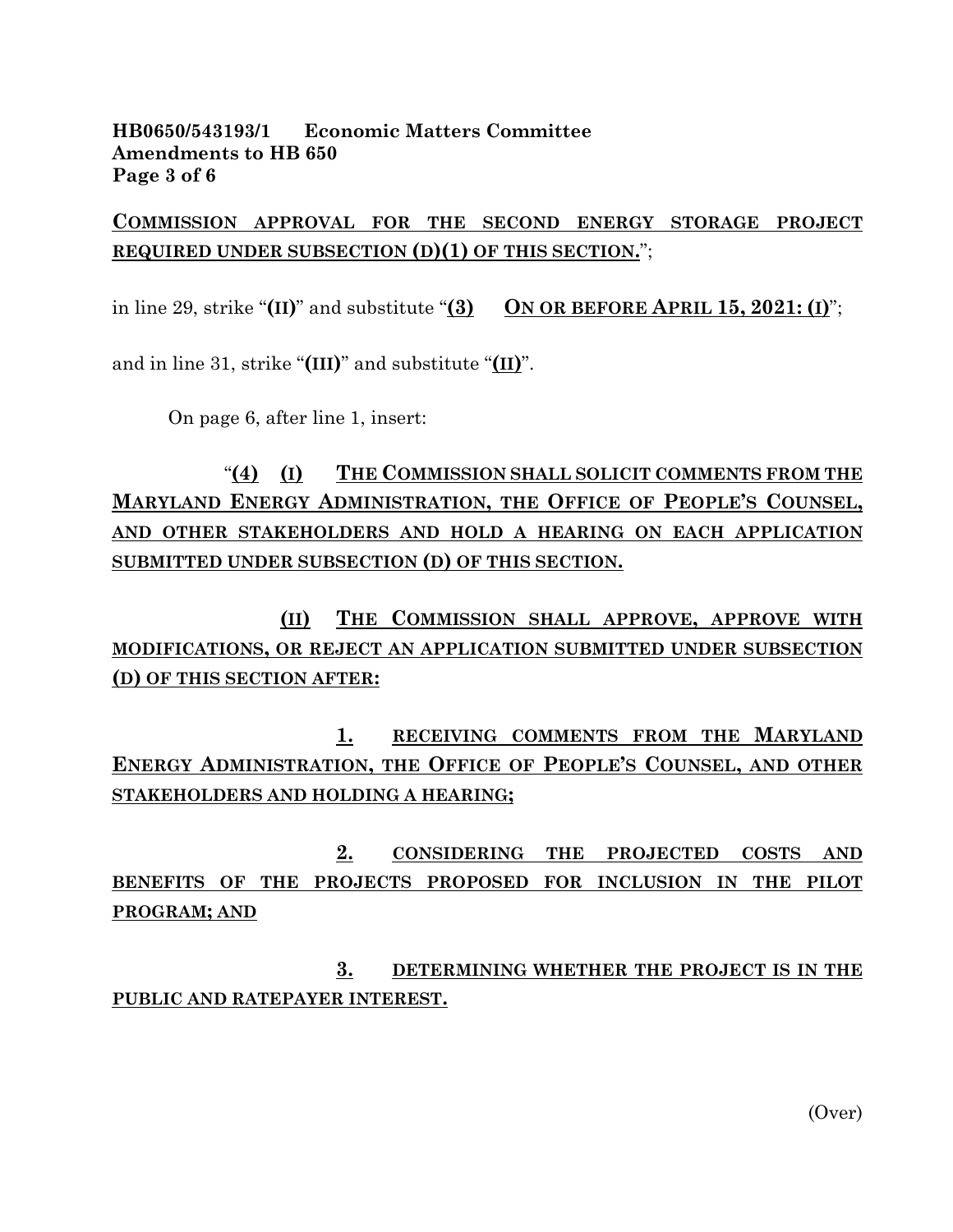### **HB0650/543193/1 Economic Matters Committee Amendments to HB 650 Page 4 of 6**

**(5) (I) IF THE COMMISSION REJECTS AN APPLICATION, WITHIN 3 MONTHS AFTER RECEIVING NOTICE OF THE REJECTION OF AN APPLICATION, THE INVESTOR–OWNED ELECTRIC COMPANY SHALL SUBMIT AN AMENDED APPLICATION FOR COMMISSION APPROVAL.**

# **(II) THE COMMISSION SHALL APPROVE, APPROVE WITH MODIFICATIONS, OR REJECT AN AMENDED APPLICATION WITHIN 3 MONTHS AFTER RECEIPT OF THE AMENDED APPLICATION.**";

in line 2, strike "**(3)**" and substitute "**(6)**"; after line 7, insert:

"**(III) THE COMMISSION MAY ESTABLISH ADDITIONAL INTERIM DEADLINES.**";

in line 8, strike "**(4)**" and substitute "**(7)**"; in the same line, strike "**FEBRUARY 28, 2023,**" and substitute "**JULY 1 OF 2023, 2024, AND 2025,**"; and in line 9, after "**COMMISSION**" insert "**, THE MARYLAND ENERGY ADMINISTRATION, AND THE OFFICE OF PEOPLE'S COUNSEL**".

On page 9, in line 14, strike "**AN**" and substitute "**SUBJECT TO SUBPARAGRAPH (IV) OF THIS PARAGRAPH, AN**"; after line 19, insert:

## "**(IV) AFTER RECEIVING COMMENTS FROM ALL PARTIES, THE COMMISSION SHALL DETERMINE:**

**1. WHICH DATA RELATED TO THE PROJECTS SHALL BE MADE AVAILABLE ONLY TO THE TECHNICAL STAFF OF THE COMMISSION AND THE OFFICE OF PEOPLE'S COUNSEL; AND**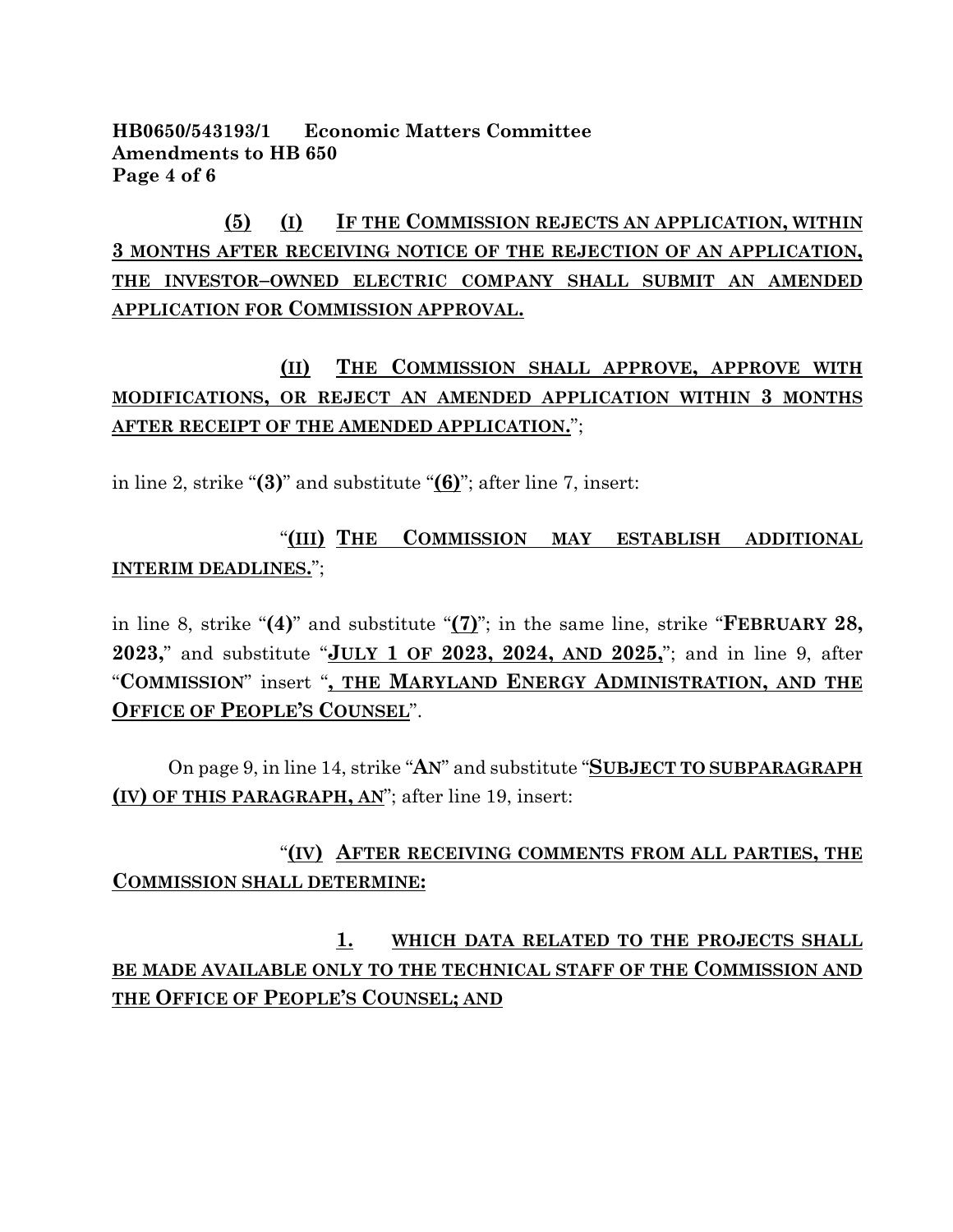### **HB0650/543193/1 Economic Matters Committee Amendments to HB 650 Page 5 of 6**

# **2. WHICH DATA RELATED TO THE PROJECTS SHALL BE MADE AVAILABLE TO THE PUBLIC.**";

in line 20, strike "**2023**" and substitute "**2026**"; strike in their entirety lines 23 and 24 and substitute "**PROGRAM, THE COMMISSION MAY EXTEND THE PILOT PROGRAM AND DELAY BY A CORRESPONDING AMOUNT OF TIME THE EVALUATION AND REPORT REQUIRED UNDER SUBSECTION (K) OF THIS SECTION.**"; in line 25, strike "**ON OR BEFORE DECEMBER 31, 2023,**" and substitute "**ON OR BEFORE JULY 1, 2024, IN ACCORDANCE WITH § 2–1246 OF THE STATE GOVERNMENT ARTICLE, THE COMMISSION SHALL SUBMIT AN INTERIM REPORT TO THE GENERAL ASSEMBLY THAT PROVIDES AN INITIAL EVALUATION OF THE PROJECTS APPROVED UNDER THIS SECTION BASED ON:**

- **(1) PROJECT COSTS;**
- **(2) VALUE STREAMS;**
- **(3) ANY REDUCTION IN SYSTEM COSTS;**

**(4) ANY ISSUES ENCOUNTERED IN THE EARLY IMPLEMENTATION PHASE; AND**

**(5) AN ANALYSIS OF ANY FUNDS GENERATED FROM THE WHOLE MARKET.**

# **(K) (1) EXCEPT AS PROVIDED IN SUBSECTION (I) OF THIS SECTION, ON OR BEFORE JULY 1, 2026, IN CONSULTATION WITH THE MARYLAND ENERGY ADMINISTRATION AND THE OFFICE OF PEOPLE'S COUNSEL,**";

(Over)